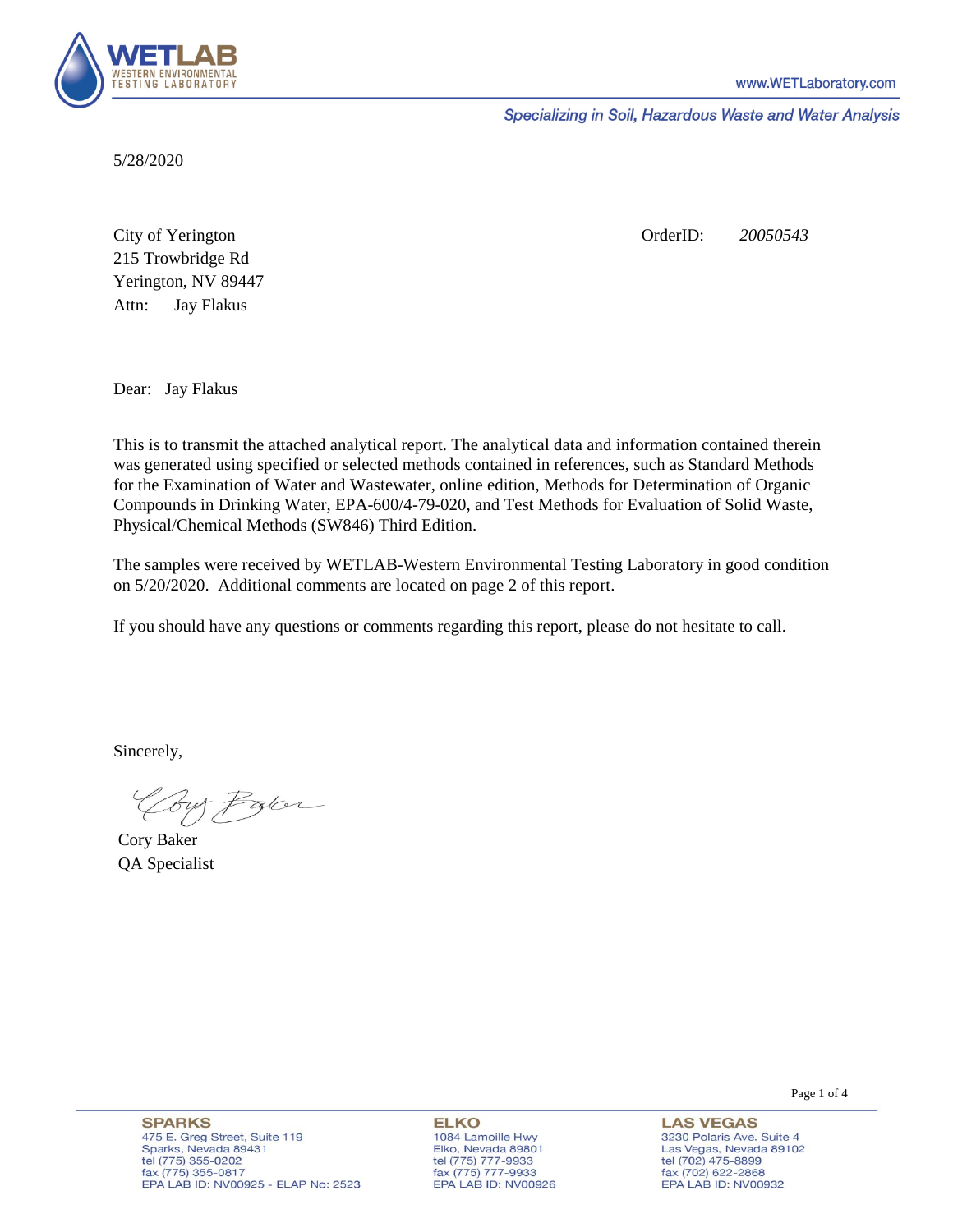### *City of Yerington - 20050543*

### **Specific Report Comments**

None

| <b>Report Legend</b> |                          |                                                                                                                                                                                                                           |
|----------------------|--------------------------|---------------------------------------------------------------------------------------------------------------------------------------------------------------------------------------------------------------------------|
| B                    |                          | -- Blank contamination; Analyte detected above the method reporting limit in an associated blank                                                                                                                          |
| D                    | ۰.                       | Due to the sample matrix dilution was required in order to properly detect and report the analyte. The reporting limit has<br>been adjusted accordingly.                                                                  |
| HT                   | ۰.                       | Sample analyzed beyond the accepted holding time                                                                                                                                                                          |
| J                    | --                       | The reported value is between the laboratory method detection limit and the laboratory practical quantitation limit. The<br>reported result should be considered an estimate.                                             |
| K                    | $\overline{\phantom{a}}$ | The TPH Diesel Concentration reported here likely includes some heavier TPH Oil hydrocarbons reported in the TPH<br>Diesel range as per EPA 8015.                                                                         |
| L                    | $- -$                    | The TPH Oil Concentration reported here likely includes some lighter TPH Diesel hydrocarbons reported in the TPH Oil<br>range as per EPA 8015.                                                                            |
| M                    | ۰.                       | The matrix spike/matrix spike duplicate (MS/MSD) values for the analysis of this parameter were outside acceptance<br>criteria due to probable matrix interference. The reported result should be considered an estimate. |
| N                    | ۰.                       | There was insufficient sample available to perform a spike and/or duplicate on this analytical batch.                                                                                                                     |
| NC                   |                          | Not calculated due to matrix interference                                                                                                                                                                                 |
| QD                   | --                       | The sample duplicate or matrix spike duplicate analysis demonstrated sample imprecision. The reported result should be<br>considered an estimate.                                                                         |
| QL                   | $\sim$                   | The result for the laboratory control sample (LCS) was outside WETLAB acceptance criteria and reanalysis was not<br>possible. The reported data should be considered an estimate.                                         |
| S                    | $-1$                     | Surrogate recovery was outside of laboratory acceptance limits due to matrix interference. The associated blank and LCS<br>surrogate recovery was within acceptance limits                                                |
| <b>SC</b>            | $\sim$                   | Spike recovery not calculated. Sample concentration $>4X$ the spike amount; therefore, the spike could not be adequately<br>recovered                                                                                     |
| U                    | ۰.                       | The analyte was analyzed for, but was not detected above the level of the reported sample reporting/quantitation limit. The<br>reported result should be considered an estimate.                                          |
| $\sim$               |                          | $\mathbf{r}$ $\alpha$                                                                                                                                                                                                     |

#### **General Lab Comments**

Per method recommendation (section 4.4), Samples analyzed by methods EPA 300.0 and EPA 300.1 have been filtered prior to analysis.

The following is an interpretation of the results from EPA method 9223B:

A result of zero (0) indicates absence for both coliform and Escherichia coli meaning the water meets the microbiological requirements of the U.S. EPA Safe Drinking Water Act (SDWA). A result of one (1) for either test indicates presence and the water does not meet the SDWA requirements. Waters with positive tests should be disinfected by a certified water treatment operator and retested.

Per federal regulation the holding time for the following parameters in aqueous/water samples is 15 minutes: Residual Chlorine, pH, Dissolved Oxygen, Sulfite.

**ELKO** 1084 Lamoille Hwy Elko, Nevada 89801 tel (775) 777-9933<br>fax (775) 777-9933 EPA LAB ID: NV00926 Page 2 of 4

**LAS VEGAS** 3230 Polaris Ave. Suite 4 Las Vegas, Nevada 89102 tel (702) 475-8899<br>fax (702) 622-2868 EPA LAB ID: NV00932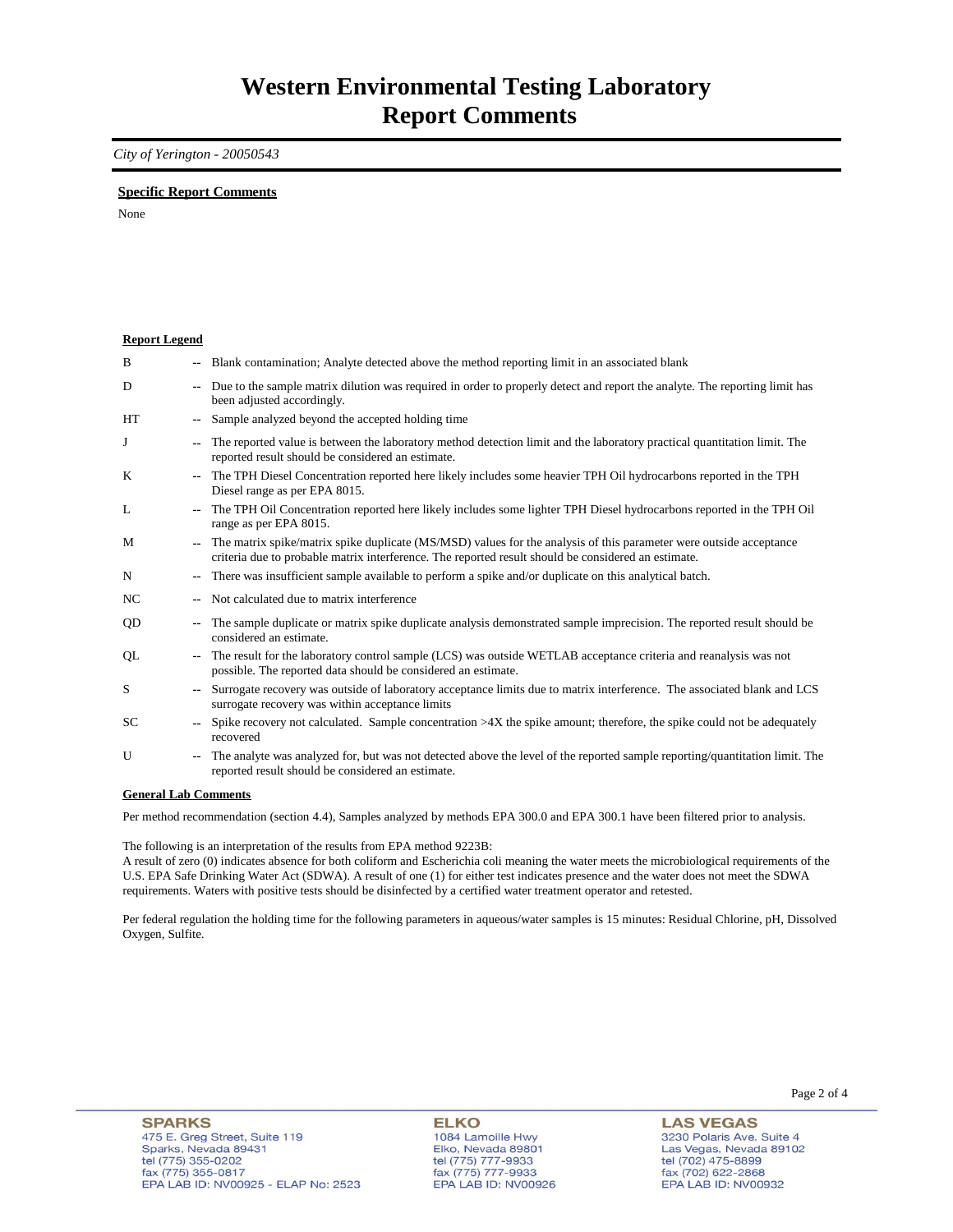# **Western Environmental Testing Laboratory Analytical Report**

| <b>City of Yerington</b>        |                                |                                 |              |              |                                      | <b>Date Printed:</b>                      |               | 5/28/2020       |         |
|---------------------------------|--------------------------------|---------------------------------|--------------|--------------|--------------------------------------|-------------------------------------------|---------------|-----------------|---------|
| 215 Trowbridge Rd               |                                |                                 |              |              |                                      | OrderID:                                  |               | 20050543        |         |
| Yerington, NV 89447             |                                |                                 |              |              |                                      |                                           |               |                 |         |
| Jay Flakus<br>Attn:             |                                |                                 |              |              |                                      |                                           |               |                 |         |
| <b>Phone:</b> (775) 302-1155    | Fax:<br><b>NoFax</b>           |                                 |              |              |                                      |                                           |               |                 |         |
| <b>PO\Project:</b>              | LY-0255-C/City Of Yerington NV |                                 |              |              |                                      |                                           |               |                 |         |
| <b>Customer Sample ID:</b>      | 422 Silver Star Ct.            |                                 |              |              |                                      | <b>Collect Date/Time:</b> 5/20/2020 08:25 |               |                 |         |
| <b>WETLAB</b> Sample ID:        | 20050543-001                   | <b>Field Residual Chlorine:</b> | $0.34$ mg/L  |              | <b>Receive Date:</b> 5/20/2020 11:21 |                                           |               |                 |         |
| Analyte                         | <b>Method</b>                  | <b>Results</b>                  | <b>Units</b> | DF           | RL                                   | Analyzed                                  | <b>DW MCL</b> | Pass/Fail LabID |         |
| <b>Microbiological Analyses</b> |                                |                                 |              |              |                                      |                                           |               |                 |         |
| <b>Total Coliform</b>           | SM 9223B (IDEXX 0              |                                 | $/100$ mL    | 1            |                                      | 5/20/2020                                 | $0/100$ mL    | Pass            | NV00925 |
| Escherichia Coli                | SM 9223B (IDEXX 0              |                                 | $/100$ mL    | 1            |                                      | 5/20/2020                                 | $0/100$ mL    | Pass            | NV00925 |
| <b>Customer Sample ID:</b>      | 102 S. Main St.                |                                 |              |              |                                      | <b>Collect Date/Time:</b> 5/20/2020 08:40 |               |                 |         |
| <b>WETLAB Sample ID:</b>        | 20050543-002                   | <b>Field Residual Chlorine:</b> |              | $0.54$ mg/L  |                                      | Receive Date: 5/20/2020 11:21             |               |                 |         |
| Analyte                         | <b>Method</b>                  | <b>Results</b>                  | <b>Units</b> | DF           | RL                                   | Analyzed                                  | <b>DW MCL</b> | Pass/Fail LabID |         |
| <b>Microbiological Analyses</b> |                                |                                 |              |              |                                      |                                           |               |                 |         |
| <b>Total Coliform</b>           | SM 9223B (IDEXX 0              |                                 | $/100$ mL    | $\mathbf{1}$ |                                      | 5/20/2020                                 | $0/100$ mL    | Pass            | NV00925 |
| Escherichia Coli                | SM 9223B (IDEXX 0              |                                 | $/100$ mL    | -1           |                                      | 5/20/2020                                 | $0/100$ mL    | Pass            | NV00925 |
| <b>Customer Sample ID:</b>      | 35 Whiteface Ln.               |                                 |              |              |                                      | Collect Date/Time: 5/20/2020 09:05        |               |                 |         |
| <b>WETLAB Sample ID:</b>        | 20050543-003                   | <b>Field Residual Chlorine:</b> |              | $0.36$ mg/L  |                                      | <b>Receive Date:</b> 5/20/2020 11:21      |               |                 |         |
| Analyte                         | Method                         | <b>Results</b>                  | <b>Units</b> | DF           | RL                                   | Analyzed                                  | <b>DW MCL</b> | Pass/Fail LabID |         |
| <b>Microbiological Analyses</b> |                                |                                 |              |              |                                      |                                           |               |                 |         |
| <b>Total Coliform</b>           | SM 9223B (IDEXX 0              |                                 | $/100$ mL    | 1            |                                      | 5/20/2020                                 | $0/100$ mL    | Pass            | NV00925 |
| Escherichia Coli                | SM 9223B (IDEXX 0              |                                 | $/100$ mL    | 1            |                                      | 5/20/2020                                 | $0/100$ mL    | Pass            | NV00925 |

*DF=Dilution Factor, RL = Reporting Limit (minimum 3X the MDL), ND = Not Detected <RL or <MDL (if listed)* Page 3 of 4

**ELKO** 1084 Lamoille Hwy Elko, Nevada 89801<br>tel (775) 777-9933<br>fax (775) 777-9933 EPA LAB ID: NV00926 **LAS VEGAS** 3230 Polaris Ave. Suite 4 Las Vegas, Nevada 89102 tel (702) 475-8899<br>fax (702) 622-2868<br>EPA LAB ID: NV00932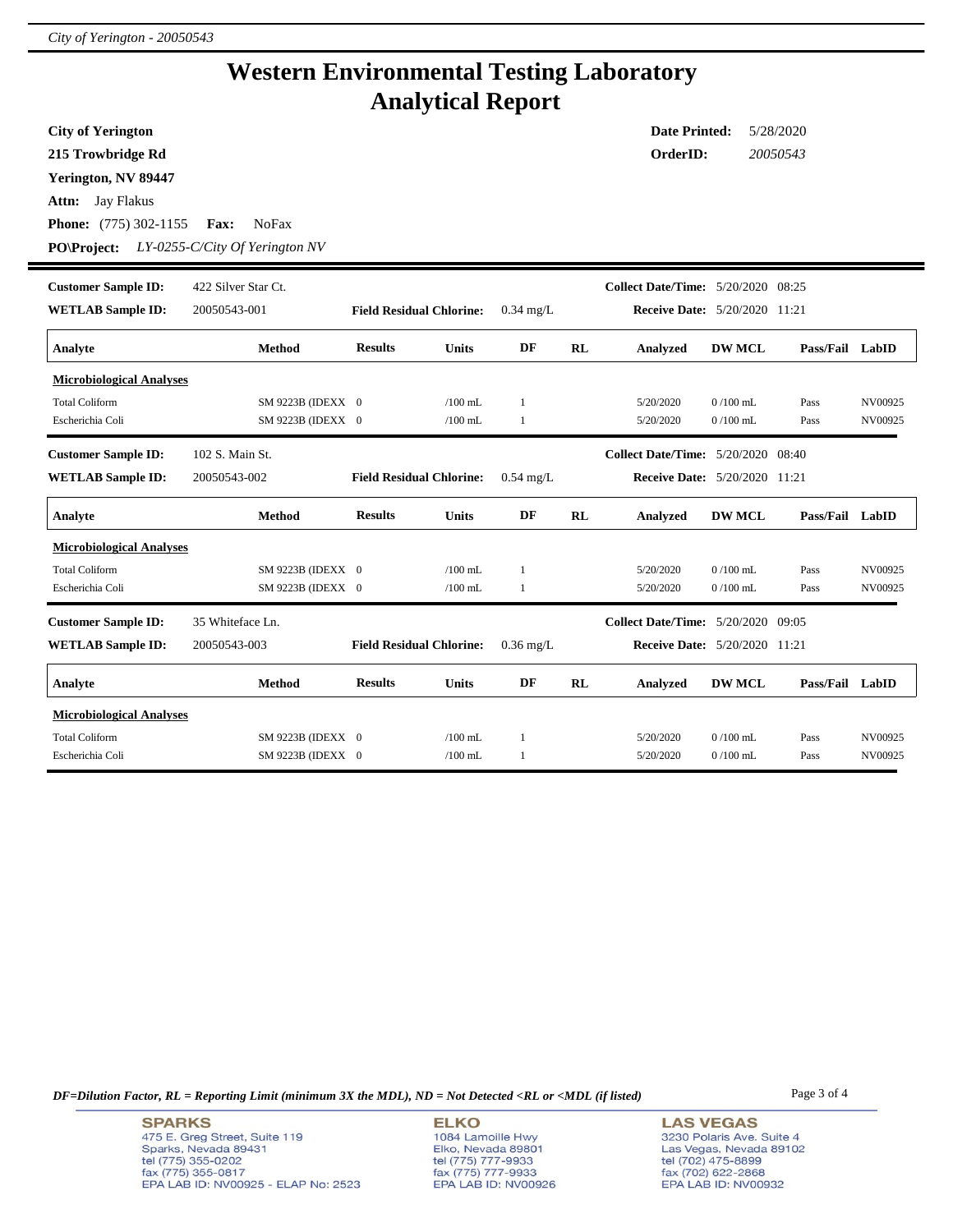# **Western Environmental Testing Laboratory QC Report**

| <b>OCBatchID</b> | <b>OCTvpe</b> | <b>Parameter</b> | Method                 | <b>Result</b> | Actual | $%$ Rec | <b>Units</b>    |
|------------------|---------------|------------------|------------------------|---------------|--------|---------|-----------------|
| QC20050812       | Blank 1       | Total Coliform   | <b>SM 9223B (IDEX)</b> |               |        |         | $\sqrt{100}$ mL |
|                  |               | Escherichia Coli | <b>SM 9223B (IDEX)</b> |               |        |         | $\sqrt{100}$ mL |

*DF=Dilution Factor, RL = Reporting Limit (minimum 3X the MDL), ND = Not Detected <RL or <MDL (if listed)* Page 4 of 4

**SPARKS** 475 E. Greg Street, Suite 119 Sparks, Nevada 89431<br>tel (775) 355-0202<br>fax (775) 355-0817 EPA LAB ID: NV00925 - ELAP No: 2523

**ELKO** 1084 Lamoille Hwy Elko, Nevada 89801<br>tel (775) 777-9933<br>fax (775) 777-9933 EPA LAB ID: NV00926 **LAS VEGAS** 3230 Polaris Ave. Suite 4 Las Vegas, Nevada 89102 tel (702) 475-8899<br>fax (702) 622-2868<br>EPA LAB ID: NV00932